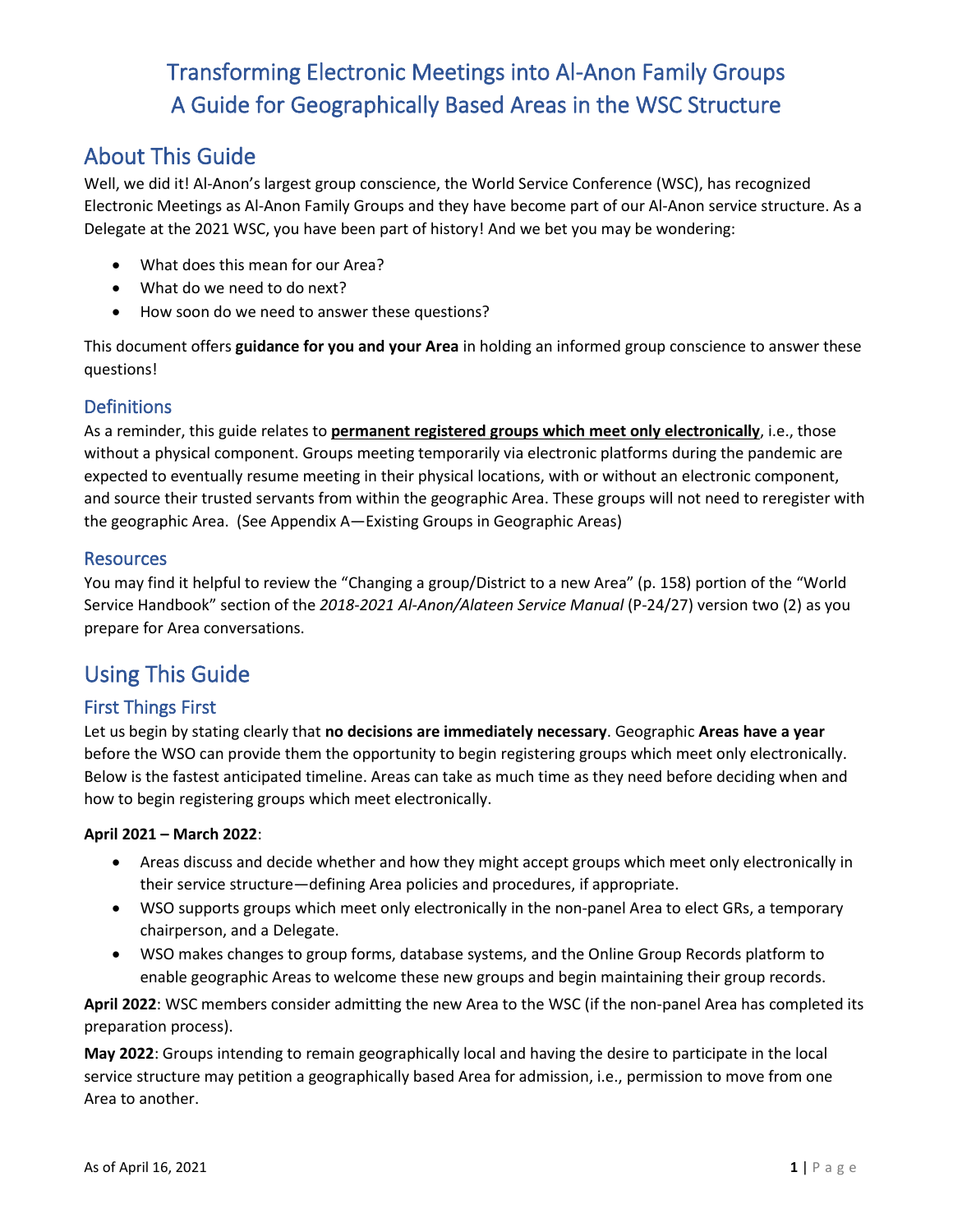### Planning the Process

Delegates are encouraged to begin the conversation about admitting groups which meet only electronically with their Areas as quickly as possible following the 2021 WSC. If the next Area Assembly does not occur shortly after the 2021 WSC, Areas may wish to consider other approaches, such as town hall meetings, workshops, and panel discussions, for holding conversations with their groups. To complete the process, Areas need to:

- Inform Group Representatives (GRs) and District Representatives (DRs) about the questions to be answered and decisions to be made.
- Plan the timeline for DRs to discuss District impacts and share these with the AWSC, if possible, prior to the 2022 WSC.
- Plan when GRs can bring the voice of their groups to an Area Assembly, if possible, prior to the 2022 WSC.
- Define when and who might create Area procedures for admitting groups which meet only electronically from other Areas.

Areas may consider forming a Thought Force to answer the Knowledge-Based, Decision Making questions and understand what else is known or unknown. The Area may wish to consider how to include Al-Anon's spiritual principles in the discussions. Members may find readings on Tradition One, Tradition Two, Tradition Four, Concept Nine, or Warranty Three of Concept Twelve relevant and helpful.

## Making an Informed Decision

### What Do We Know?

Through conversations held regularly with permanent electronic meetings as part of its representative role, the WSO has gained insight into considerations Areas may need to discuss before making an informed group conscience decision about admitting groups which meet electronically to their Area.

- Groups which meet electronically often attract members and have trusted servants who do not reside within the boundaries of one geographic Area.
- Some groups wish to participate in the local service structure—their trusted servants usually live within the boundaries of the local service structure.
- Hybrid District and Area business meetings can be challenging to host as they require strong Wi-Fi at the physical location, technology to display and hear remote participants, and trusted servants dedicated to ensuring members attending electronically are able to hear and participate fully.

### What Do We Need to Know?

**To make an informed decision at the Area level, it may be helpful to discuss the following questions at the group level:**

### Question 1

What are the potential benefits of welcoming non-geographically based groups into our geographically based Area? What are the potential risks? Are there any options for overcoming the risks?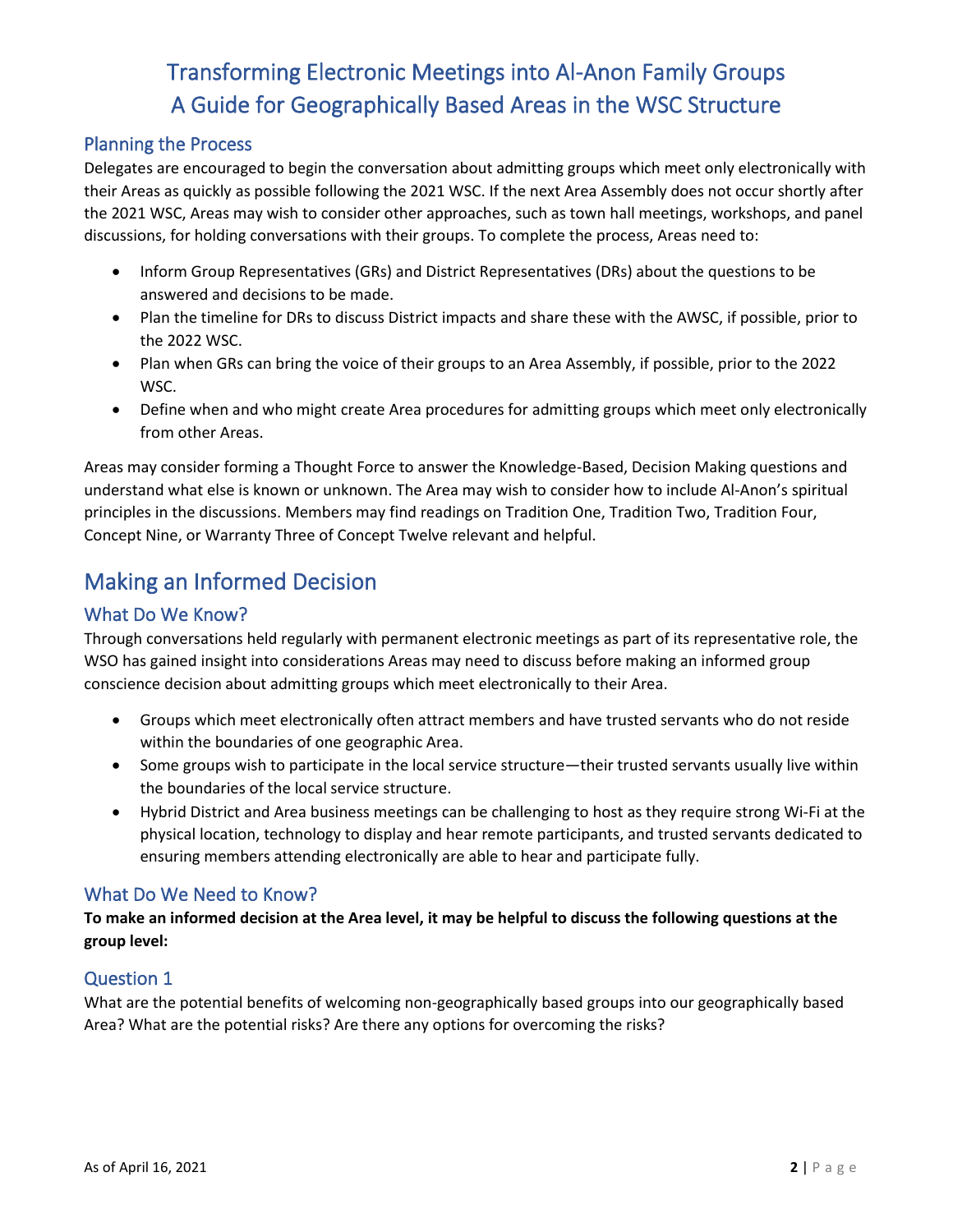### Question 2

Groups which meet electronically often attract members who do not reside within the geographic boundaries of the Area. These members may be encouraged and willing to serve our groups, Districts, and Area as trusted servants. What impact might this have on our District and Area service structure? What impact might this have on how our Area service responsibilities are fulfilled?

### Question 3

Groups which meet on electronic platforms and seek to participate in the local structure may have trusted servants who reside in different locations across the geographic Area. How would the Area determine in which District(s) these groups would participate?

#### **These questions may be helpful to discuss at District and Area levels:**

### Question 4

How might Areas Assemblies and District meetings need to change to accommodate trusted servants living within and outside the Area? Would Areas need new service roles to support groups which meet electronically? Why or why not? Are our groups willing to financially support additional Area service roles and/or technology?

### Question 5

Because Electronic Meetings were not a part of any service structure, some of their members may not have participated in District and Area meetings. How might our Area welcome and support them? How might we help them understand the service structure in our Districts and Area? For example, are members willing to organize service workshops? Are members willing to act as Service Sponsors? What other kinds of support could our members provide? Are there any kinds of support which it would be wise for us not to provide?

## What Does the Area Need to Decide?

Recognizing that in accordance with Concept One the ultimate responsibility and authority for Al-Anon services within our Area belongs to its Al-Anon groups, Areas whose groups have discussed these questions may find themselves ready to answer the following:

- Does our Area wish to permit groups which meet electronically to participate in our Area service structure?
- If so, what guidelines and boundaries might our Area need to define regarding service participation in our Districts and Assembly? What other changes to our service structure might be required?